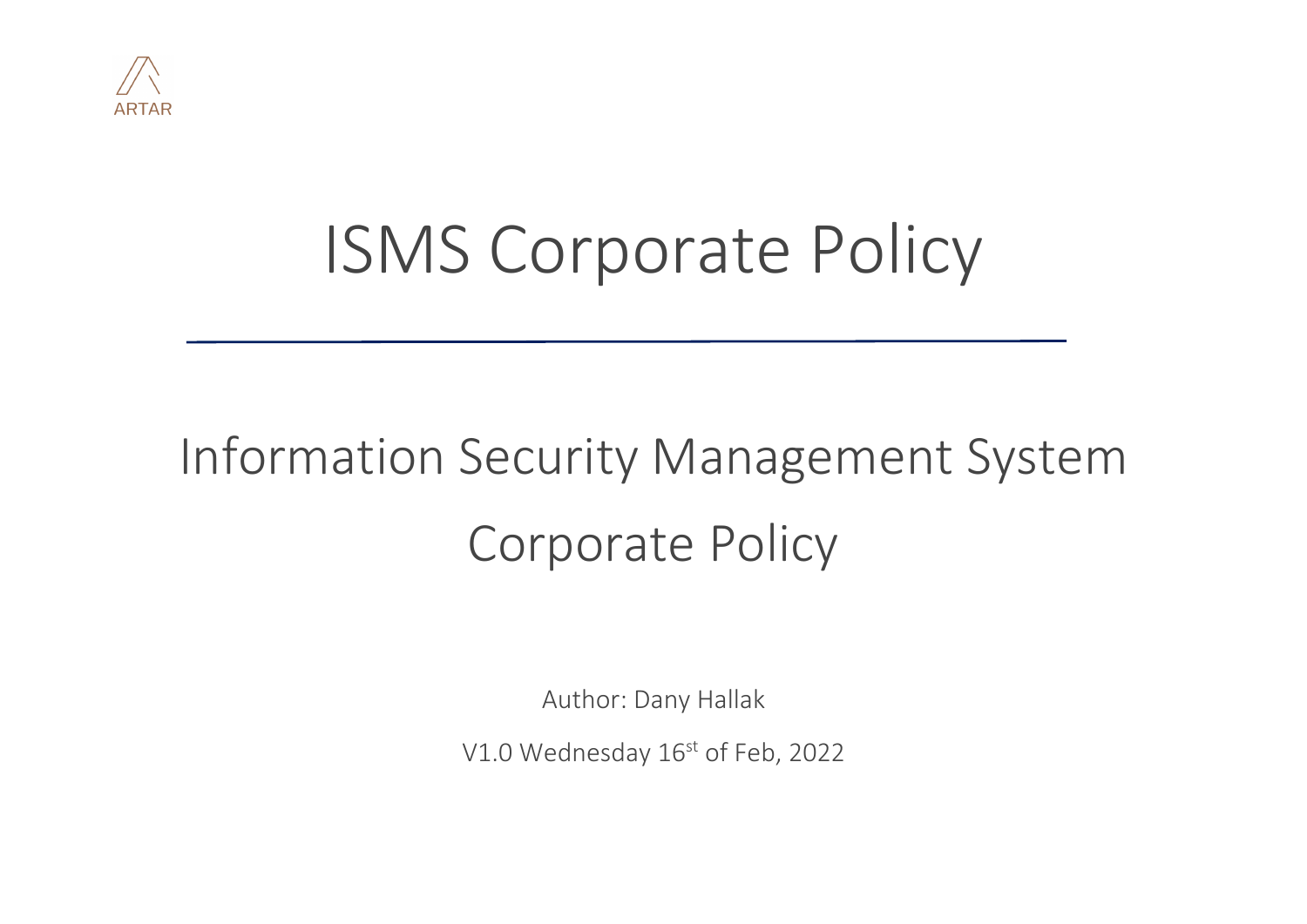ISMS Corporate Policy Protected

## **ISMS Corporate Policy**

| <b>DOCUMENT</b><br><b>CLASSIFICATION</b> | Protected                    |
|------------------------------------------|------------------------------|
| <b>DOCUMENT REF</b>                      | $ISMS-DOC-06-2$              |
| <b>VERSION</b>                           |                              |
| <b>DATED</b>                             | 16 February 2022             |
| <b>DOCUMENT AUTHOR</b>                   | Dany Hallak                  |
| <b>DOCUMENT OWNER</b>                    | Information Security Officer |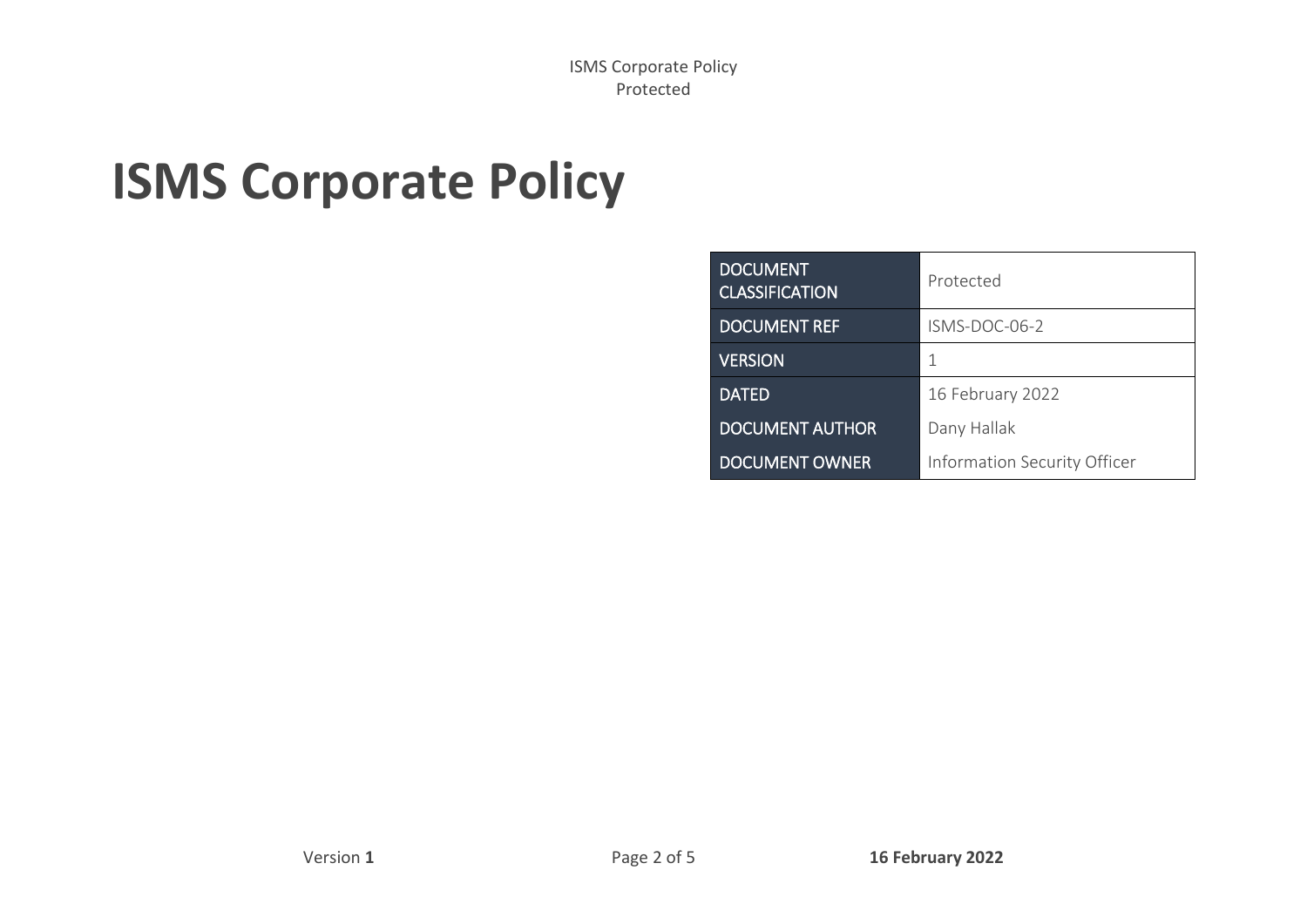#### ISMS Corporate Policy Protected

### Revision history

| <b>VERSION</b> | <b>DATE</b>               | <b>REVISION AUTHOR SUMMARY OF CHANGES</b> |
|----------------|---------------------------|-------------------------------------------|
|                |                           |                                           |
|                |                           |                                           |
| V <sub>1</sub> | 16 Feb 2022   Dany Hallak |                                           |

#### Distribution

| <b>NAME</b>            | <b>TITLE</b> |
|------------------------|--------------|
| <b>ARTAR Employees</b> |              |
|                        |              |
|                        |              |

#### Approval

| <b>NAME</b>       | <b>POSITION</b> | <b>SIGNATURE</b> | <b>DATE</b> |
|-------------------|-----------------|------------------|-------------|
| Majed Al Jaber    | Assist to CEO   |                  |             |
| Mohammad El Sayed | <b>CFO</b>      |                  |             |
| Tahseen Al Aktaa  | <b>CIO</b>      |                  |             |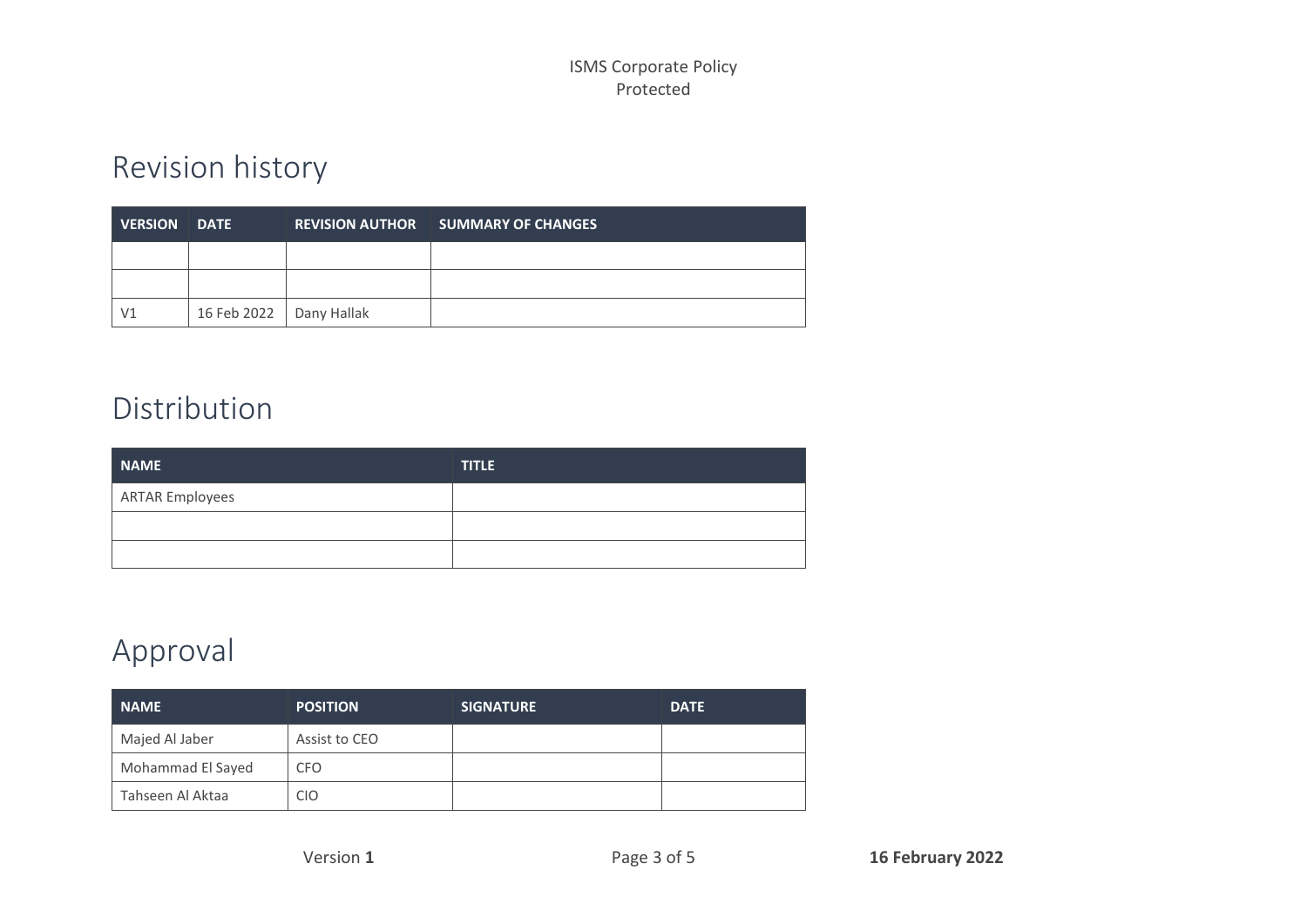#### **Table of Contents**

| -             |  |
|---------------|--|
| <u>ີ</u><br>- |  |